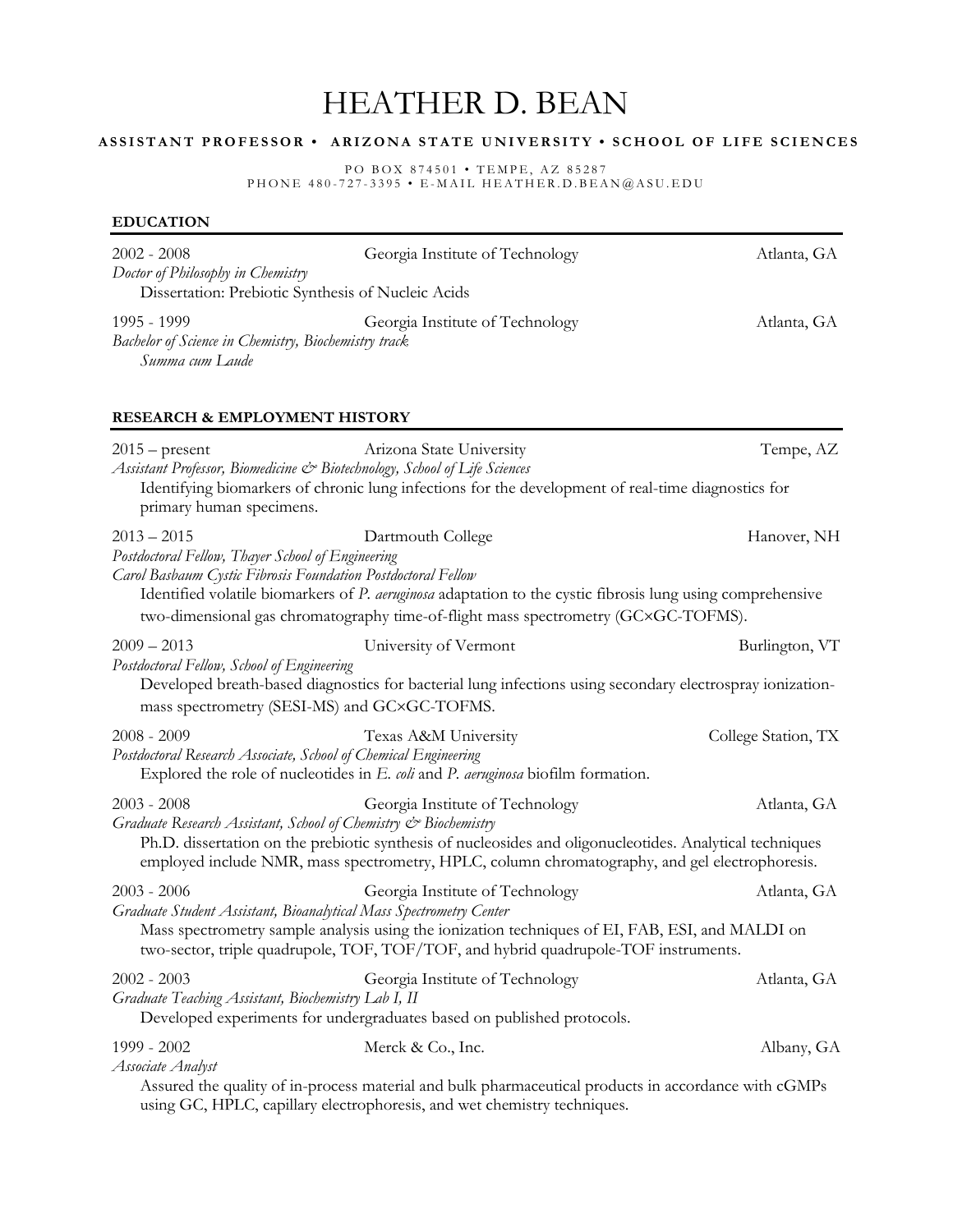#### **SELECTED HONORS & AWARDS**

| 2014 | Genzo Shimadzu Best Oral Presentation Award, 11 <sup>th</sup> GC×GC Symposium, Riva del Garda, Italy |
|------|------------------------------------------------------------------------------------------------------|
| 2012 | Carol Basbaum Memorial Research Fellow for best priority score, Cystic Fibrosis Foundation           |
| 2012 | Young Investigator Travel Award, NISBRE                                                              |
| 2012 | CASSS Travel Award, 36th ISCC & 9th GC×GC Symposium, Riva del Garda, Italy                           |
| 2011 | NACF Junior Investigator Best Abstract in Basic Science Award, Finalist                              |
| 2010 | American Chemical Society Younger Chemist Committee Leadership Award, Runner-up                      |
| 2007 | Graduate Student Award, School of Chemistry & Biochemistry, Georgia Tech                             |
| 2006 | Session Chair, Gordon Research Conference: Origin of Life                                            |
| 2006 | Co-Chair, Gordon-Kenan Graduate Research Seminar: Origin of Life                                     |
| 2006 | Suddath Award, Parker H. Petit Institute of Bioengineering and Biosciences                           |
| 2005 | Molecular Biophysics Trainee, Georgia Institute of Technology                                        |
| 2002 | Outstanding Destormance es e Creducto Tessabing Assistant Aureral                                    |

2003 Outstanding Performance as a Graduate Teaching Assistant Award

# **PEER-REVIEWED PUBLICATIONS**

- 17. **Heather D. Bean\***, Christiaan A. Rees\*, Jane E. Hill. (2016) Comparative Analysis of the Volatile Metabolomes of *Pseudomonas aeruginosa* Clinical Isolates. *Journal of Breath Research*. **10,** 047102. [\*co-first authors]
- 16. Alex Gifford, Sven Willger, Emily Dolben, Lisa Moulton, Dana Dorman, **Heather D. Bean**, Jane E. Hill, Thomas Hampton, Alix Ashare, Deborah A. Hogan. (2016) The Use of a Multiplex Transcript Method for the Analysis of the *Pseudomonas aeruginosa* Gene Expression Profiles in the Cystic Fibrosis Lung. *Infection and Immunity*. **84**, 2995-3006.
- 15. **Heather D. Bean\***, Theodore R. Mellors\*, Jiangjiang Zhu, Jane E. Hill. (2015) Profiling Aged Artisanal Cheddar Cheese using Secondary Electrospray Ionization-Mass Spectrometry (SESI-MS). *Journal of Agricultural and Food Chemistry*. **63**, 4386-4392. [\*co-first authors]
- 14. **Heather D. Bean**, Jane E. Hill, Jean-Marie D. Dimandja. (2015) Improving the Quality of Biomarker Candidates in Untargeted Metabolomics via Peak Table-Based Alignment of Two Dimensional Gas Chromatography-Mass Spectrometry Data. *Journal of Chromatography A.* **1394**, 111-117.
- 13. **Heather D. Bean**\*, Jaime Jiménez-Díaz\*, Jiangjiang Zhu, Jane E. Hill. (2015) Breathprints of Model Murine Bacterial Lung Infections are Linked with Immune Response. *European Respiratory Journal.* **45**, 181- 190. [\*co-first authors] **Editorial Feature Article:** *European Respiratory Journal.* **45**, 21-24.
- 12. **Heather D. Bean\***, Jiangjiang Zhu\*, Jackson C. Sengle, Jane E. Hill. (2014) Identifying Methicillin-Resistant *Staphylococcus aureus* (MRSA) Lung Infections in Mice via Breath Analysis using Secondary Electrospray Ionization-Mass Spectrometry (SESI-MS). *Journal of Breath Research.* **8**, 041001. [\*co-first authors]

# **Featured Article**

- 11. Jiangjiang Zhu, Jaime Jiménez-Díaz, **Heather D. Bean**, Nirav A. Dapthary, Minara I. Aliyeva, Lennart K. A. Lundblad, Jane E. Hill. (2013) Robust Identification of *P. aeruginosa* and *S. aureus* Acute Lung Infections by Secondary Electrospray Ionization-Mass Spectrometry (SESI-MS) Breathprinting: From Initial Infection to Clearance. *Journal of Breath Research.* **7**, 037106.
- 10. Jiangjiang Zhu, **Heather D. Bean**, Jaime Jiménez-Díaz, Jane E. Hill. (2013) Secondary Electrospray Ionization-Mass Spectrometry (SESI-MS) Breathprinting of Multiple Bacterial Lung Pathogens, a Mouse Model Study. *Journal of Applied Physiology.* **114**, 1544-1549.
- 9. Jiangjiang Zhu, **Heather D. Bean**, Matthew J. Wargo, Laurie W. Leclair, Jane E. Hill. (2013) Detecting Bacterial Lung Infections: *In Vivo* Evaluation of *In Vitro* Fingerprints. *Journal of Breath Research*. **7**, 016003. **IOP Featured Article**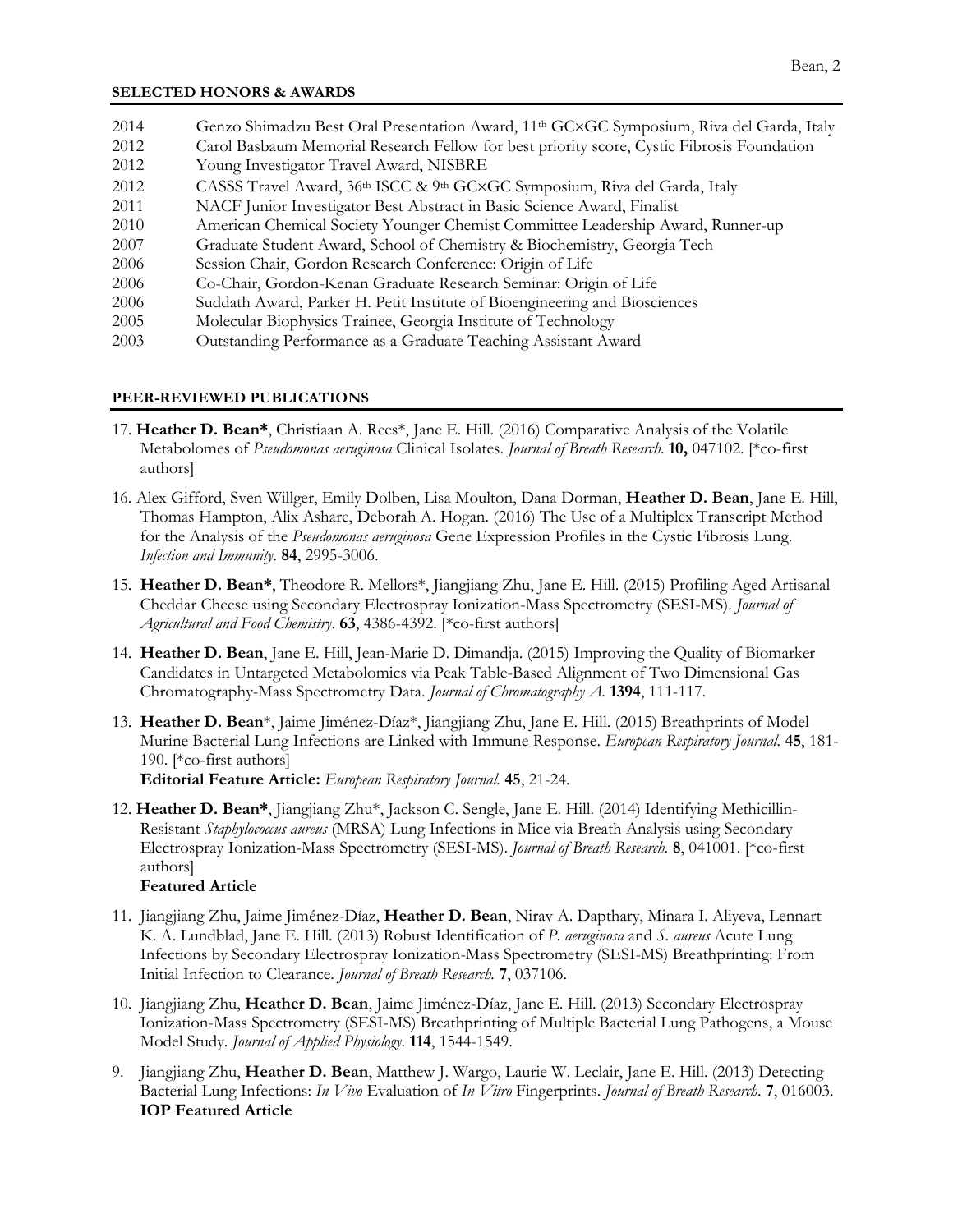- 8. **Heather D. Bean**, Jean-Marie D. Dimandja, Jane E. Hill. (2012) Bacterial Volatile Discovery using Solid Phase Microextraction and Comprehensive Two-Dimensional Gas Chromatography–Time-of-Flight Mass Spectrometry. *Journal of Chromatography B.* **901**, 41-46.
- 7. Lakshmi N. Anumukonda, Avery Young, David G. Lynn, Ragan Buckley, Amena Warrayat, Christina L. Graves, **Heather D. Bean**, and Nicholas V. Hud. (2011) Adenine Synthesis in a Model Prebiotic Reaction: Connecting Origins of Life Chemistry with Biology. *Journal of Chemical Education.* **88**, 1698-1701.
- 6. **Heather D. Bean**, Jiangjiang Zhu, Jane E. Hill. (2011) Characterizing Bacterial Volatiles Using Secondary Electrospray Ionization Mass Spectrometry. *Journal of Visualized Experiments.* **52**, [http://www.jove.com/details.php?id=2664.](http://www.jove.com/details.php?id=2664)
- 5. Jiangjiang Zhu, **Heather D. Bean**, Yin-Ming Kuo, Jane E. Hill (2010). Fast Detection of Volatile Organic Compounds from Bacterial Cultures by SESI-MS. *Journal of Clinical Microbiology* **48**, 4426-4431.
- 4. Irena Mamajanova, Aaron E. Engelhart, **Heather D. Bean**, Nicholas V. Hud (2010). DNA and RNA in Anhydrous Media: Evidence for Duplex, Triplex, and G-Quadruplex Secondary Structures in a Deep Eutectic Solvent. *Angewandte Chemie, International Edition* **49**, 6310-6314.
- 3. Yinghong Sheng, **Heather D. Bean**, Irena Mamajanov, Nicholas V. Hud, Jerzy Leszczynski (2009). Comprehensive Investigation of the Energetics of Pyrimidine Nucleoside Formation under Prebiotic Conditions. *Journal of the American Chemical Society* **131**, 16088-16095.
- 2. **Heather D. Bean**, Yinghong Sheng, James P. Collins, Frank A. L. Anet, Jerzy Leszczynski, Nicholas V. Hud (2007). Formation of a  $\beta$ -Pyrimidine Nucleoside by a Free Pyrimidine Base and Ribose in a Plausible Prebiotic Reaction. *Journal of the American Chemical Society* **129**, 9556-9557*.*
- 1. **Heather D. Bean**, Frank A. L. Anet, Ian R. Gould, Nicholas V. Hud (2006). Glyoxylate as a Backbone Linkage for a Prebiotic Ancestor of RNA. *Origins of Life and Evolution of Biospheres* **36**, 39-63.

# **BOOK CHAPTERS & EDITORIALS**

- 2. **Heather D. Bean**, Joachim D. Pleil, Jane E. Hill (2015). Editorial: New Analytical and Statistical Approaches for Interpreting the Relationships among Environmental Stressors and Biomarkers. *Biomarkers* **20**, 1-4.
- 1. **Heather D. Bean**, David G. Lynn, Nicholas V. Hud (2009). Self-Assembly and the Origin of the First RNA-Like Polymers, in *Chemical Evolution II: From the Origins of Life to Modern Society*, Zaikowski, L., Friedrich, J. M. and Seidel, S. R., Eds. Washington, DC, American Chemical Society. **1025**: 109-132.

# **SELECTED ORAL PRESENTATIONS (\*AWARDS, † INVITED)**

| Nov 2016                       | Marine Biological Laboratory Workshop<br><sup>4</sup> "A Brief History of Breath-Based Diagnostics: From Hippocrates to the Era of Personalized Medicine"                                                    | Woods Hole, MA        |
|--------------------------------|--------------------------------------------------------------------------------------------------------------------------------------------------------------------------------------------------------------|-----------------------|
| Oct 2016                       | North American Cystic Fibrosis Conference<br>"Biomarkers of P. aeruginosa Chronic Lung Infections and Associated Bacterial Phenotypes"                                                                       | Orlando, FL           |
| Sep 2016                       | International Association for Breath Research Summit<br>(Keynote) "Bridging Gaps: Linking In Vivo to In Vitro, and Metabolomes to Transcriptomes to Identify<br>Volatile Biomarkers of Bacterial Phenotypes" | Zurich, Switzerland   |
| Jun 2016<br>From Lung Samples" | American Society for Mass Spectrometry<br>"Discovering Volatile Biomarkers Using GC×GC-TOFMS: Detecting and Phenotyping Infections Directly                                                                  | San Antonio, TX       |
| May 2016<br>Fluid"             | 40th ISCC & 13th GC×GC Symposium<br><sup>+</sup> "GC×GC-TOFMS for the Identification of Soluble and Volatile Biomarkers in Bronchoalveolar Lavage                                                            | Riva del Garda, Italy |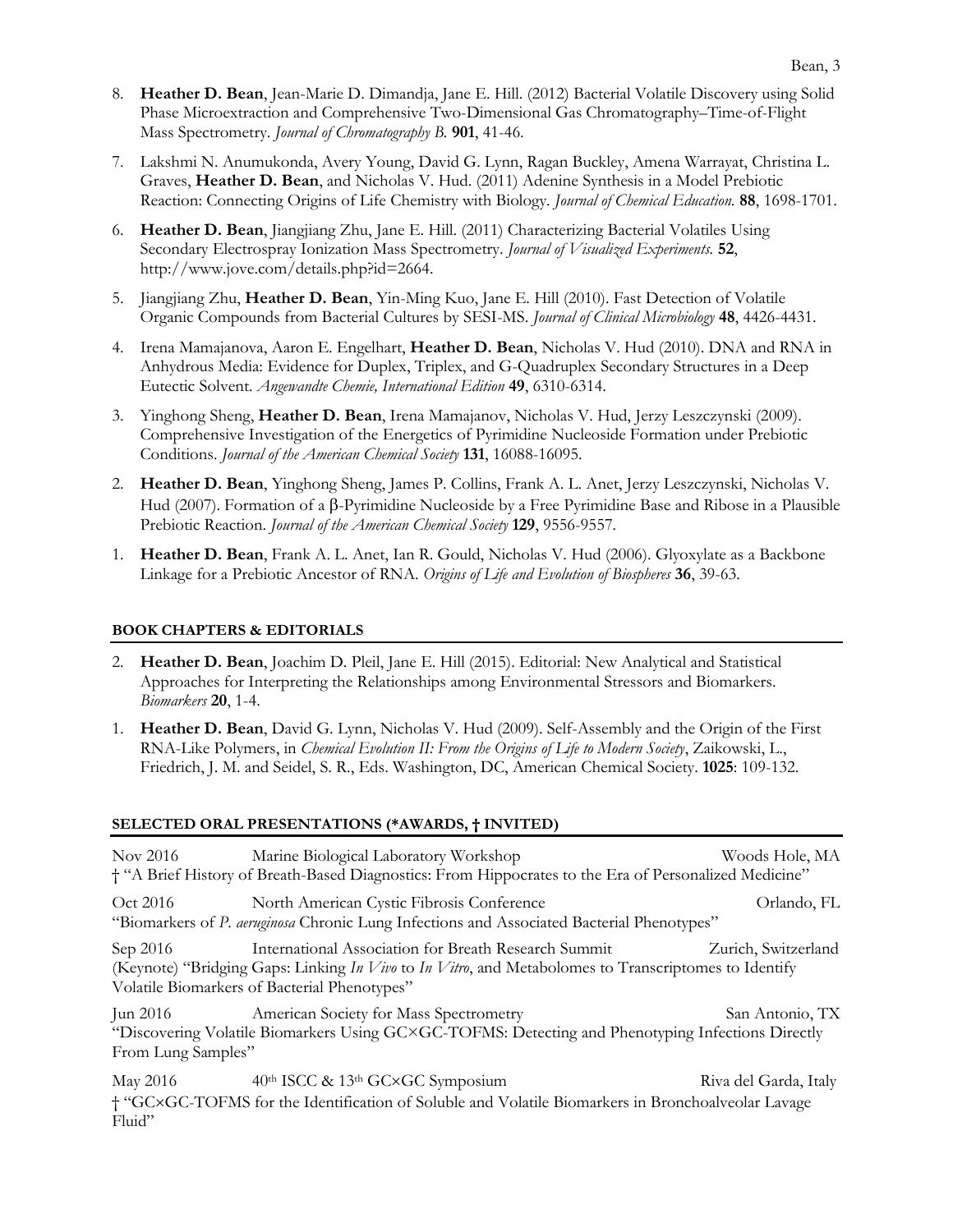| Apr 2016<br>lung samples"                 | 32 <sup>nd</sup> International Symposium on Microscale Separations & Bioanalysis Toronto, ON<br>† "Discovering biomarkers using GC×GC-TOFMS for the detection of infection phenotypes directly from |                       |
|-------------------------------------------|-----------------------------------------------------------------------------------------------------------------------------------------------------------------------------------------------------|-----------------------|
| Aug 2015<br>"Volatile Metabolomics in CF" | 4 <sup>th</sup> Telluride Workshop on Cystic Fibrosis                                                                                                                                               | Telluride, CO         |
| May 2015                                  | 39th ISCC & 12th GC×GC Symposium<br>† "GC×GC-TOFMS for the Identification of Volatile Biomarkers of Chronic Bacterial Lung Infections"                                                              | Fort Worth, TX        |
| Feb 2015                                  | Drexel University, College of Medicine<br>† "Developing Breath-Based Diagnostics for Acute and Chronic Bacterial Lung Infections"                                                                   | Philadelphia, PA      |
| Feb 2015                                  | Arizona State University, School of Life Sciences<br>† "Developing Breath-Based Diagnostics for Acute and Chronic Bacterial Lung Infections"                                                        | Tempe, AZ             |
| Jan 2015<br>Breath-based Diagnostics"     | IUPUI, Department of Chemistry & Chemical Biology<br>† "Identifying Biomarkers of Lung Infections using SESI-MS and GC×GC-TOFMS: Progress Toward                                                    | Indianapolis, IN      |
| Dec 2014<br>Breath-based Diagnostics"     | University of Tennessee, Department of Chemistry<br>† "Identifying Biomarkers of Lung Infections using SESI-MS and GC×GC-TOFMS: Progress Toward                                                     | Knoxville, TN         |
| Oct 2014                                  | Northeast Laboratory Conference<br>† "Breath-based Diagnostics for Lung Infections: Promise and Progress"                                                                                           | Portland, ME          |
| Aug 2014                                  | American Chemical Society, 248th National Meeting<br>"Murine Lung Exposure to Bacterial Antigens Leads to Predictive Breathprints"                                                                  | San Francisco, CA     |
| May 2014<br>GC×GC-TOFMS and Chemometrics" | 38th ISCC & 11th GC×GC Symposium<br>* "Discovering Volatile Biomarkers of P. aeruginosa Adaptation during Chronic Lung Infections using                                                             | Riva del Garda, Italy |
| Feb 2014                                  | Cambridge Metabolomics Symposium<br>† "Identifying Biomarkers of P. aeruginosa Antibiotic Susceptibility Using GC×GC-TOFMS and Fisher Ratios"                                                       | Boston, MA            |
| Jan 2014                                  | 5 <sup>th</sup> Multidimensional Chromatography Workshop<br>† "Discovering Volatile Biomarkers of Chronic P. aeruginosa Infections Using GC×GC-TOF and GC Image"                                    | Toronto, Canada       |
| Dec 2013                                  | San Diego State University, Department of Chemistry<br><sup>+</sup> "Developing Breath-Based Diagnostics: Applications of GC×GC-TOFMS and SESI-MS"                                                  | San Diego, CA         |
| Dec 2013                                  | UVM School of Medicine, Division of Infectious Diseases<br>† "Developing Breath-Based Diagnostics for Bacterial Lung Infections"                                                                    | Burlington, VT        |
| Aug 2013                                  | Emory+Children's Center for Cystic Fibrosis Research<br>† "Developing Breath-Based Diagnostics for Acute and Chronic Bacterial Lung Infections"                                                     | Atlanta, GA           |
| May 2013                                  | 10th GC×GC Symposium & 37th ISCC<br>† "Identifying Biomarkers of P. aeruginosa Antibiotic Susceptibility Using GC×GC-TOFMS and Fisher Ratios"                                                       | Palm Springs, CA      |
| Apr 2013                                  | University of Vermont, Department of Chemistry<br><sup>+</sup> "Developing Breath-Based Diagnostics: Applications of GC×GC-TOFMS and SESI-MS"                                                       | Burlington, VT        |
| Mar 2013                                  | Vermont Lung Center, University of Vermont<br>† "Developing Breath-Based Diagnostics for Acute and Chronic Bacterial Lung Infections"                                                               | Burlington, VT        |
| Jan 2013<br>Compare"                      | 4 <sup>th</sup> Multidimensional Chromatography Workshop<br>† "Identifying Biomarkers of P. aeruginosa Antibiotic Susceptibility Using GC×GC-TOF and Statistical                                    | Toronto, Canada       |
| Dec 2012                                  | Florida State University, Department of Chemistry<br>† "Putting 'Bad Breath' to Good Use: Developing Breath-Based Diagnostics for Lung Infections"                                                  | Tallahassee, FL       |

Bean, 4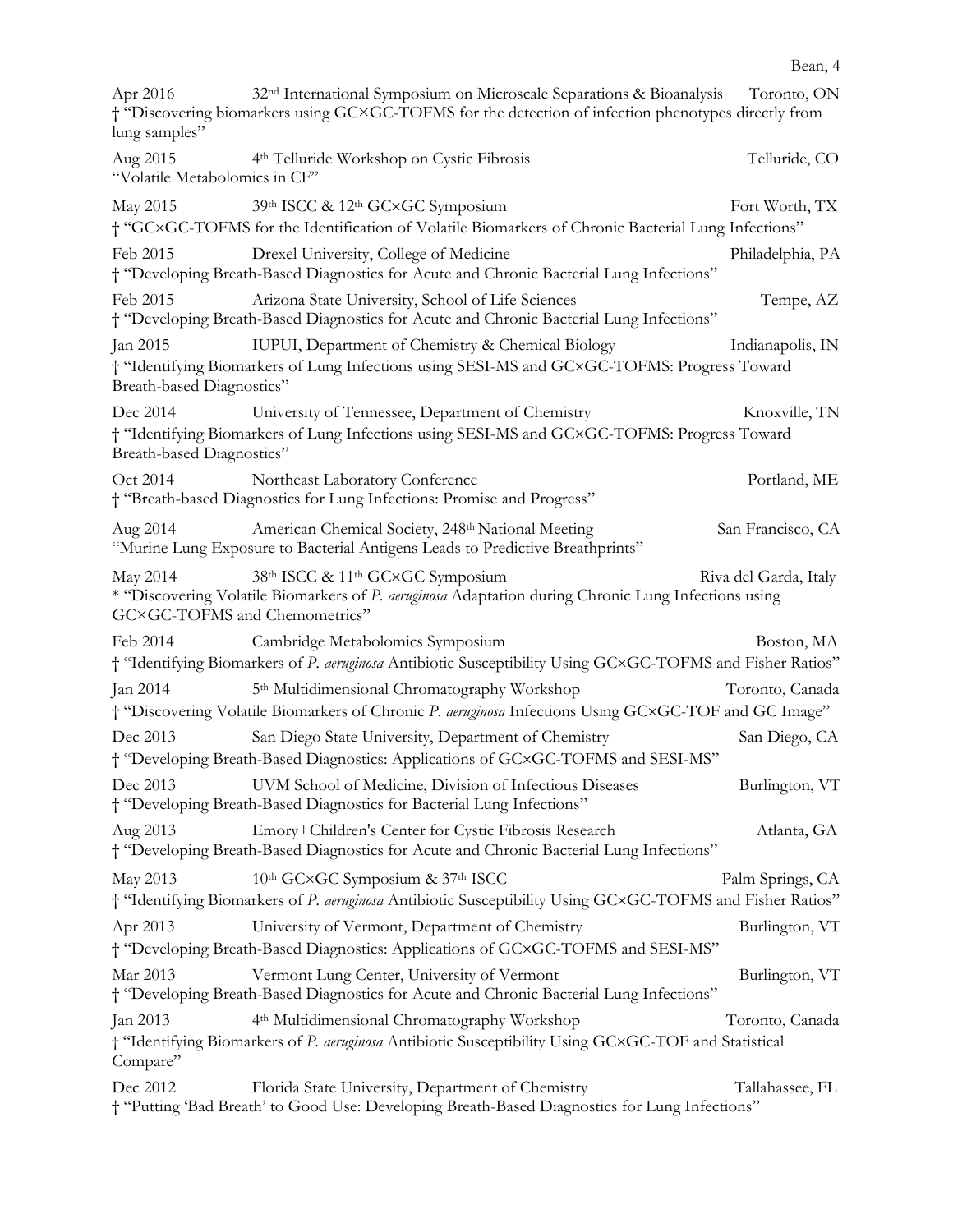| i |  |
|---|--|
|---|--|

| May 2012                                             | 36th ISCC & 9th GC×GC Symposium<br>* "Bacterial Volatile Discovery Using SPME and GC×GC-TOFMS"                                                        | Riva del Garda, Italy |
|------------------------------------------------------|-------------------------------------------------------------------------------------------------------------------------------------------------------|-----------------------|
| Apr 2012                                             | Children's Healthcare of Atlanta Center for CF Research<br>† "P. aeruginosa Volatile Biomarkers: Discovery and Application"                           | Atlanta, GA           |
| Feb 2011                                             | Mass Spectrometry Applications to the Clinical Lab<br>* "Characterizing the Adaptation of P. aeruginosa to the CF Lung Using GCxGC-TOF and SESI-MS"   | San Diego, CA         |
| Aug $2010$                                           | American Chemical Society, 240 <sup>th</sup> National Meeting<br>* "Volatile Signature of P. aeruginosa Adaptation to the Cystic Fibrosis Lung"       | Boston, MA            |
| Oct 2007<br>* "Prebiotic Synthesis of Nucleic Acids" | Graduate Student Awards Symposium Award Presentation, Georgia Tech                                                                                    | Atlanta, GA           |
| Mar 2007                                             | Suddath Symposium Award Presentation, Georgia Tech<br>* "Investigating the Origin and Molecular Evolution of RNA"                                     | Atlanta, GA           |
| Feb 2007                                             | Università degli Studi di Roma, La Sapienza<br>† "From Small Molecules to Polymers. The Synthesis of Nucleic Acid Polymers in Prebiotic Environments" | Rome, Italy           |
| Feb 2007                                             | Università della Tuscia<br>† "From Small Molecules to Polymers. The Synthesis of Nucleic Acid Polymers in Prebiotic Environments"                     | Viterbo, Italy        |
|                                                      | Jul 2006 Gordon Research Conference: Origin of Life<br>† "gaNA: Plausible Prebiotic Synthesis of a Proto-RNA Backbone"                                | Lewiston, ME          |

# **STUDENT POSTER PRESENTATIONS (1Undergraduate, 2Graduate, Presenter)**

| Apr 2016    | 55 <sup>th</sup> Annual ASM AZ/Southern NV Branch Meeting                                                      | Tempe, AZ |
|-------------|----------------------------------------------------------------------------------------------------------------|-----------|
|             | Charity Bhebhe <sup>1</sup> , Nathan Dacasin <sup>1</sup> , Darrin Ellison <sup>1</sup> , Heather D. Bean      |           |
|             | "Developing Breath-Based Diagnostics to Detect P. aeruginosa Exoproducts in CF Lung Infections"                |           |
| Apr 2016    | 55th Annual ASM AZ/Southern NV Branch Meeting                                                                  | Tempe, AZ |
|             | Ionathan Kiermayr <sup>1</sup> , Amritha Venguideshe <sup>1</sup> , Lea Witzel <sup>1</sup> , Heather D. Bean  |           |
|             | "Developing Breath-Based Diagnostics to Detect P. aeruginosa Motility and Antibiotic Resistance in CF Lung     |           |
| Infections" |                                                                                                                |           |
| Apr 2016    | ASU School of Life Sciences Undergraduate Research Symposium                                                   | Tempe, AZ |
|             | Charity Bhebhe <sup>1</sup> , Nathan Dacasin <sup>1</sup> , Darrin Ellison <sup>1</sup> , Heather D. Bean      |           |
|             | "Developing Breath-Based Diagnostics to Detect P. aeruginosa Exoproducts in CF Lung Infections"                |           |
| Apr 2016    | ASU School of Life Sciences Undergraduate Research Symposium                                                   | Tempe, AZ |
|             | <u>Ionathan Kiermayr<sup>1</sup>, Amritha Venguideshe<sup>1</sup>, Lea Witzel<sup>1</sup>, Heather D. Bean</u> |           |
|             | "Developing Breath-Based Diagnostics to Detect P. aeruginosa Motility and Antibiotic Resistance in CF Lung     |           |
| Infections" |                                                                                                                |           |
|             |                                                                                                                |           |

## **RESEARCH SUPPORT**

# **Current Support**

Cystic Fibrosis Foundation Pilot and Feasibility Grant  $04/2016 - 03/2018$ Project title: Rapid, Non-Invasive Detection of *Pseudomonas* and *Staph* CF Lung Infections Role: PI, ASU Sub-award (\$10,629)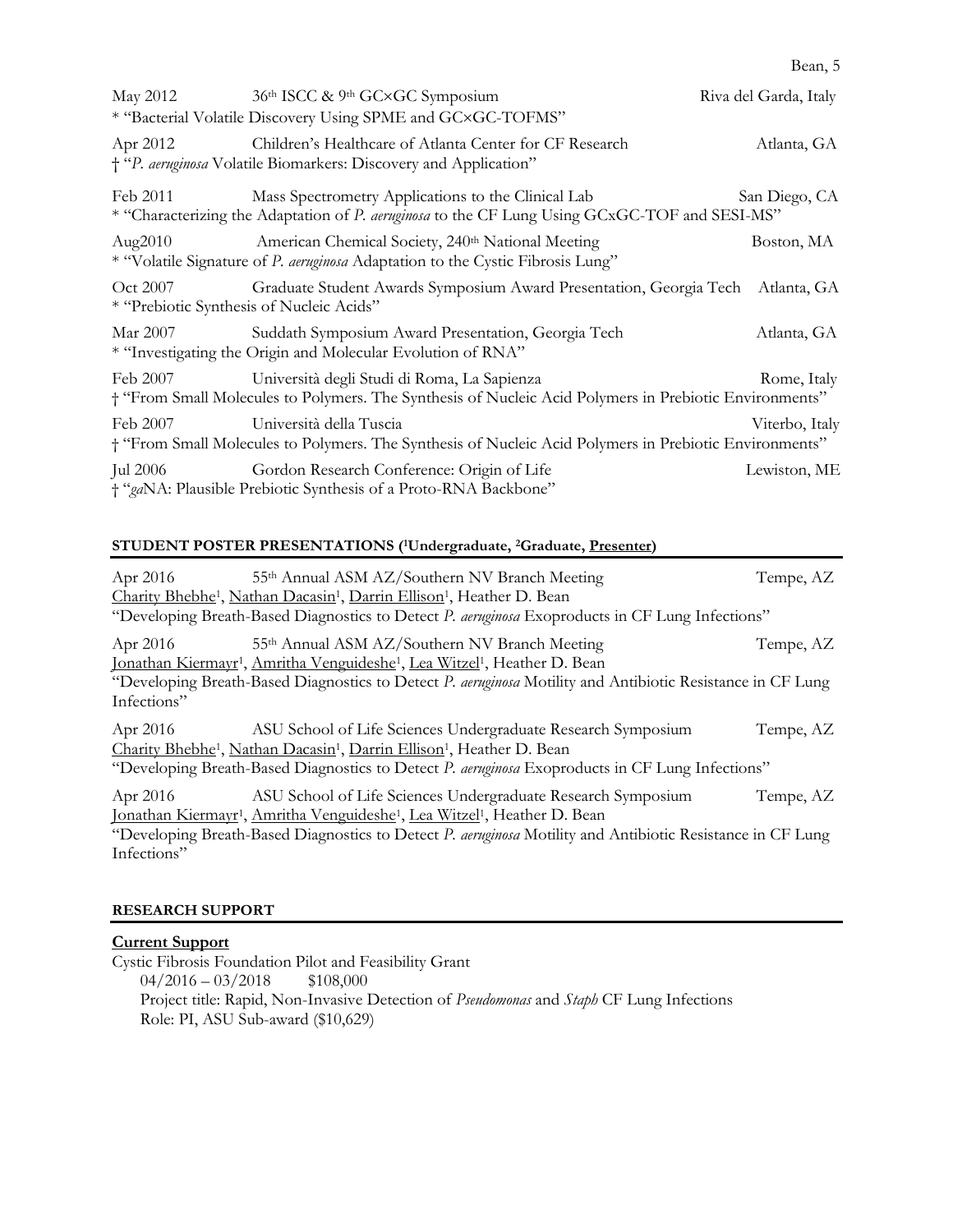#### Bean, 6

# **Pending**

Cystic Fibrosis Research Institute New Horizons Research Program (Preproposal, Pending) 06/2017 – 05/2019 \$139,776 (Direct Costs Only) Project title: Volatile Biomarkers for the *In Situ* Detection of *P. aeruginosa* Chronic Lung Infection Phenotypes

Blavatnik Award (ASU Nomination Pending)

DoD SO160105 FY16 SOCOM – Extramural Biomedical R&D Award (Preproposal, Pending) 07/2017 – 06/2019 \$638,000 (\$546,000 Direct Costs) Project title: Inhibition of Fungal Infections by Bacterial Volatile Compounds Role: PI, ASU Sub-Award (\$349,724)

NIH U19-AI131139-01 Human Tissue Models for Infectious Diseases (Pending) 07/2017 – 06/2022 \$7,577,300 (\$4,993,448 Direct Costs) Program title: Bioengineering 3-D Lung Microenvironments to Study Polymicrobial Infections in Cystic Fibrosis Role: Project 2 Co-I (Cheryl Nickerson, ASU and Daniel Weiss, University of Vermont, Co-PIs) Bean Lab budget: \$270,180 (\$191,430 Direct Costs)

# **Completed Support**

Dartmouth Neukom CompX Faculty Grant

 $02/2015 - 01/2016$  \$25,000 Project title: Integrating Rich Data from Lung Infections for Contextually-Framed Biomarker Discovery Role: Co-I (Hill, PI)

Dartmouth Synergy Pilot Award  $05/2015 - 04/2016$  \$50,000 Project title: Biomarker Discovery and Validation for Lung Infection in CF Patients Role: Co-I (Hill and Ashare, PIs)

Cystic Fibrosis Foundation Postdoctoral Research Fellowship *Carol Basbaum Memorial Fellow for the Best Priority Score*  $05/2012 - 04/2015$  \$132,150  $05/2015 - 04/2016$  No Cost Extension Project title: Volatile Biomarkers of *P. aeruginosa* Adaptation to the CF Lung Role: PI

# **Travel Grants (Award, Sponsor, Purpose)**

\$1800, Chromaleont 40th ISCC & 13th GC×GC Symposium in Riva del Garda, Italy, May 2016 \$2500, Leco American Society for Mass Spectrometry in San Antonio, TX, Jun 2016

# **TEACHING & CURRICULUM DEVELOPMENT**

#### **Arizona State University, School of Life Sciences**

BIO 498 / BIO 591: Biomarkers and Medical Diagnostics (Fall 2015), 7 students MIC 302: Advanced Bacteriology Laboratory (Fall 2016), 45 students BIO 189: Careers in Life Sciences (Fall 2016), 18 students MIC 205: Microbiology (Spring 2017), 190 students *anticipated enrollment*

#### **Prior Institutions**

Center for Chemical Evolution, Georgia Institute of Technology Laboratory experiments (2) for high school science classes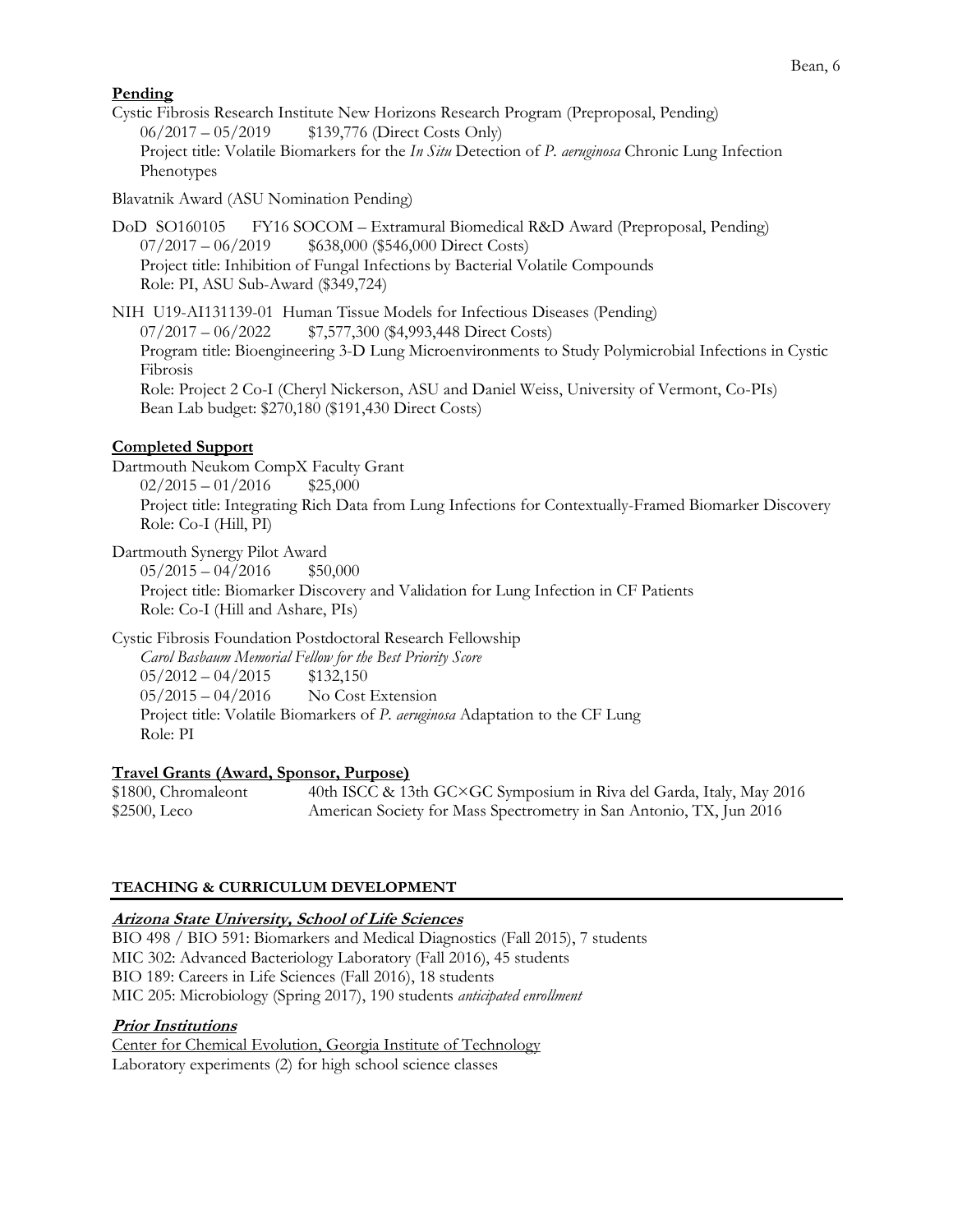School of Chemistry & Biochemistry, Georgia Institute of Technology CHEM 4581: Biochemistry Laboratory I, 60 students, 4 sections Head teaching assistant, 1 semester CHEM 4582: Biochemistry Laboratory II, 6 Students Teaching assistant, 1 semester CHEM 2803: Evolution of Life, 18 Students Guest lecturer, 1 class

School of Engineering & Honors College, University of Vermont CE 256: Biological Processes and Water/Wastewater Treatment, 30 Students Guest lecturer, 1.5 weeks ME 312: Multi-scale Bioengineering, 17 Students Guess and Guess lecturer, 1 class HCOL 185L: Sex, Fear, and Anxiety, 20 Students Guest lecturer, 1 class

#### **MENTORING**

# **Arizona State University**

Graduate Researchers (PhD/MS, Dept., Dates) Trenton Davis (PhD, SoLS, 2016 – present) Michelle Vening (PhD, SoLS, 2016 – present)

Undergraduate Researchers (Department, dates) Darrin Anderson (SoLS, 2015 – present) Charity Bhebhe (SoLS, 2015 – present) Nathan Dacasin (SoLS, 2015 – 2016) Jonathan Kiermayr (SMS, 2015 – present) Amritha Venguideshe (SoLS, 2015 – present) Lea Witzel (SoLS, 2015 – present)

#### **Prior Institutions**

Graduate Researchers Theodore Mellors (Dartmouth, 2013 – 2015) Christiaan Rees (Dartmouth, 2014 – 2015) Jackson Sengle (Dartmouth, 2012 – 2015) Jaime Jiménez-Díaz (U. Vermont, 2012 – 2013) Kristi Herzer (U. Vermont, 2012 – 2013) Jiangjiang Zhu (U. Vermont, 2009 – 2013) Yijian Zhang (U. Vermont, 2011 – 2013)

High School Educators Avery Smith (Georgia Tech, 2007) Lakshmi Anumukonda (Georgia Tech, 2007) Thesis Committee Member (PhD/MS, Dept., Dates) Natalie Mitchell (PhD, SoLS, 2015 – present) Jason Maarsingh (PhD, SoLS, 2016 – present) Devika Krishnamurthy (MS, SBSHE, 2016)

Undergraduate Honors Committees (Dept., Role) Zachary Elwell (SoLS, Member) Isaac Berger (SoLS, Member) Alexandra Olson (SoLS, Member) Jonathan Kiermayr (SMS, Chair) Amritha Venguideshe (SoLS, Chair) Lea Witzel (SoLS, Chair)

Undergraduate & Post-Baccalaureate Researchers Di'Vennci Lucas (Stanford, 2014) Jasmine Williams (Spelman, 2013) Daniel Kendall (U. Vermont, 2012 – 2013) Pierre Galea (U. Vermont, 2011 – 2013) Theodore Mellors (U. Vermont, 2010 – 2011) Megan Liamos (U. Vermont, 2011) Zachary Silberman (U. Vermont, 2011) Jared Hinrichs (U. Vermont, 2010) Kaycee Quarles (Georgia Tech, 2007 – 2008) Ryan Hayn (Georgia Tech, 2006 – 2007) James P. Collins (Georgia Tech, 2002 – 2005) Jeffrey Boyles (Georgia Tech, 2004 – 2005)

#### **PROFESSIONAL DEVELOPMENT**

| 2016      | College of Liberal Arts and Sciences Instructional Demofest                    | ASU            |
|-----------|--------------------------------------------------------------------------------|----------------|
| 2016      | Alan Alda Center for Communicating Science Workshop                            | ASU            |
| 2015-2016 | New Faculty Workshop Series; College of Liberal Arts and Sciences (5 sessions) | ASU            |
| 2012      | Science: Becoming the Messenger; NSF Workshop                                  | Burlington, VT |
| 2011      | American Chemical Society Leadership Institute                                 | Ft. Worth, TX  |
| 2009-2010 | Make Learning a Win/Win Experience for You and Your Students (4 sessions)      | U. Vermont     |
| 2009      | Toward Career Success in Science (12 sessions)                                 | U. Vermont     |